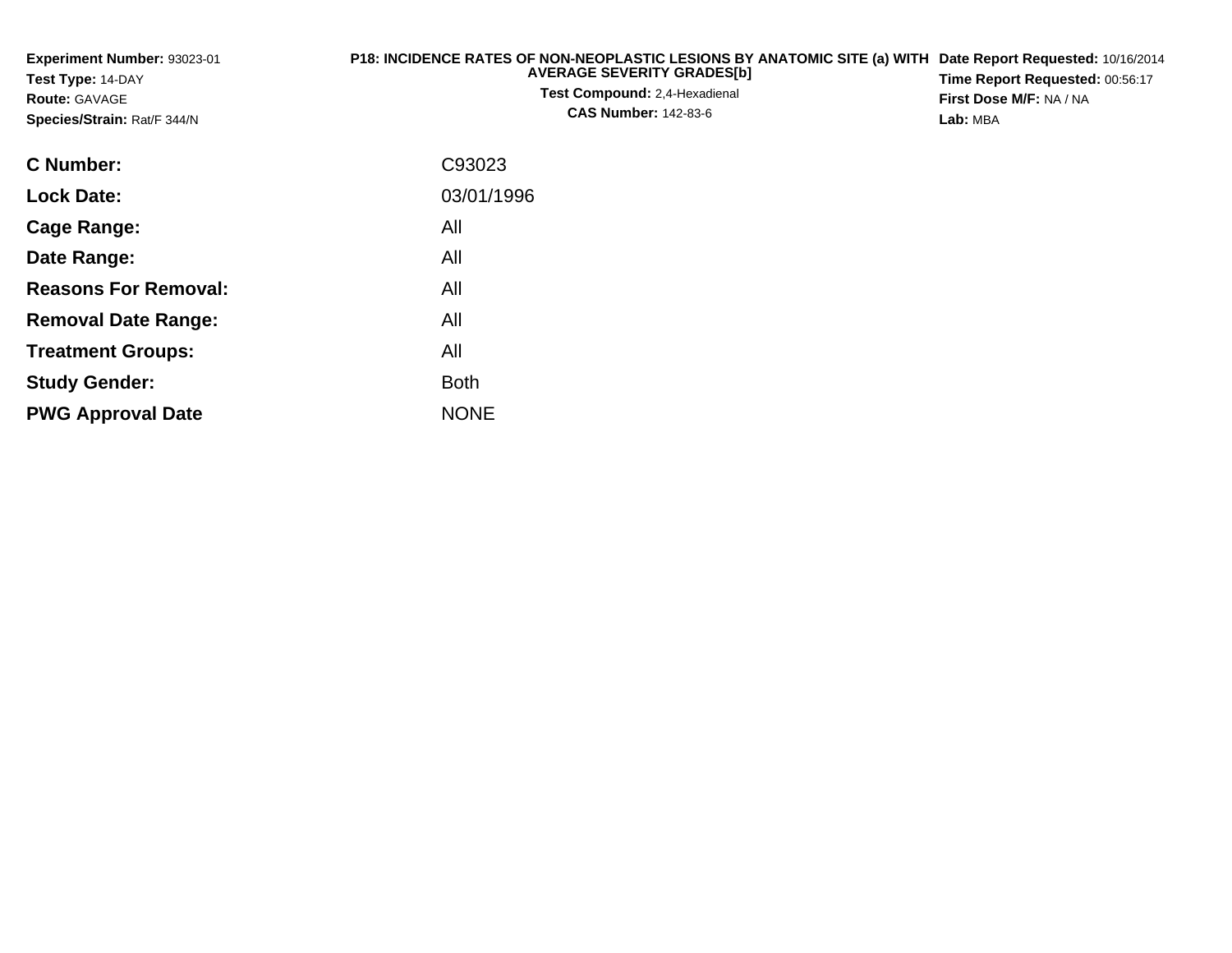| Experiment Number: 93023-01<br>Test Type: 14-DAY<br>Route: GAVAGE<br>Species/Strain: Rat/F 344/N    |     | P18: INCIDENCE RATES OF NON-NEOPLASTIC LESIONS BY ANATOMIC SITE (a) WITH Date Report Requested: 10/16/2014<br><b>AVERAGE SEVERITY GRADES[b]</b><br>Test Compound: 2,4-Hexadienal<br><b>CAS Number: 142-83-6</b> |     |                 |     |                 |      |              |  |               | Time Report Requested: 00:56:17<br>First Dose M/F: NA / NA<br>Lab: MBA |  |  |
|-----------------------------------------------------------------------------------------------------|-----|-----------------------------------------------------------------------------------------------------------------------------------------------------------------------------------------------------------------|-----|-----------------|-----|-----------------|------|--------------|--|---------------|------------------------------------------------------------------------|--|--|
| F 344/N Rat MALE                                                                                    | 0.0 | <b>MG/KG</b>                                                                                                                                                                                                    | 3.0 | <b>MG/KG</b>    | 9.0 | <b>MG/KG</b>    | 27.0 | <b>MG/KG</b> |  | 80.0 MG/KG    | 240.0 MG/KG                                                            |  |  |
| <b>Disposition Summary</b>                                                                          |     |                                                                                                                                                                                                                 |     |                 |     |                 |      |              |  |               |                                                                        |  |  |
| <b>Animals Initially In Study</b><br><b>Early Deaths</b>                                            |     | 5                                                                                                                                                                                                               |     | ${\bf 5}$       |     | ${\bf 5}$       |      | 5            |  | 5             | 5                                                                      |  |  |
| <b>Moribund Sacrifice</b><br><b>Natural Death</b>                                                   |     |                                                                                                                                                                                                                 |     |                 |     |                 |      |              |  |               | 1<br>$\mathbf{2}$                                                      |  |  |
| <b>Survivors</b>                                                                                    |     |                                                                                                                                                                                                                 |     |                 |     |                 |      |              |  |               |                                                                        |  |  |
| <b>Terminal Sacrifice</b>                                                                           |     | $5\phantom{.0}$                                                                                                                                                                                                 |     | $5\phantom{.0}$ |     | $5\phantom{.0}$ |      | 5            |  | 5             | $\mathbf 2$                                                            |  |  |
| <b>Animals Examined Microscopically</b>                                                             |     | 5                                                                                                                                                                                                               |     |                 |     |                 |      | 5            |  | 5             | 5                                                                      |  |  |
| <b>ALIMENTARY SYSTEM</b>                                                                            |     |                                                                                                                                                                                                                 |     |                 |     |                 |      |              |  |               |                                                                        |  |  |
| Liver<br>Inflammation, Chronic Active, Focal<br>Necrosis, Focal                                     |     | (5)                                                                                                                                                                                                             |     | (0)             |     | (0)             |      | (0)          |  | (5)           | (5)<br>1[4.0]<br>1[2.0]                                                |  |  |
| Stomach, Forestomach<br>Epithelium, Hyperplasia, Diffuse                                            |     | (5)                                                                                                                                                                                                             |     | (0)             |     | (0)             |      | (5)          |  | (5)<br>5[2.4] | (5)                                                                    |  |  |
| Epithelium, Hyperplasia, Focal<br>Inflammation, Acute, Focal<br>Inflammation, Chronic Active, Focal |     |                                                                                                                                                                                                                 |     |                 |     |                 |      |              |  | 1[1.0]        | 1[3.0]<br>1[4.0]                                                       |  |  |
| Necrosis, Diffuse<br>Ulcer, Chronic Active, Focal                                                   |     |                                                                                                                                                                                                                 |     |                 |     |                 |      |              |  | 3[4.0]        | 3[4.0]<br>2[4.0]                                                       |  |  |
| Stomach, Glandular<br>Necrosis, Diffuse                                                             |     | (0)                                                                                                                                                                                                             |     | (0)             |     | (0)             |      | (0)          |  | (0)           | (1)<br>1[2.0]                                                          |  |  |
| CARDIOVASCULAR SYSTEM<br>None                                                                       |     |                                                                                                                                                                                                                 |     |                 |     |                 |      |              |  |               |                                                                        |  |  |
| <b>ENDOCRINE SYSTEM</b><br>None                                                                     |     |                                                                                                                                                                                                                 |     |                 |     |                 |      |              |  |               |                                                                        |  |  |
| <b>GENERAL BODY SYSTEM</b><br>None                                                                  |     |                                                                                                                                                                                                                 |     |                 |     |                 |      |              |  |               |                                                                        |  |  |

a - Number of animals examined microscopically at site and number of animals with lesion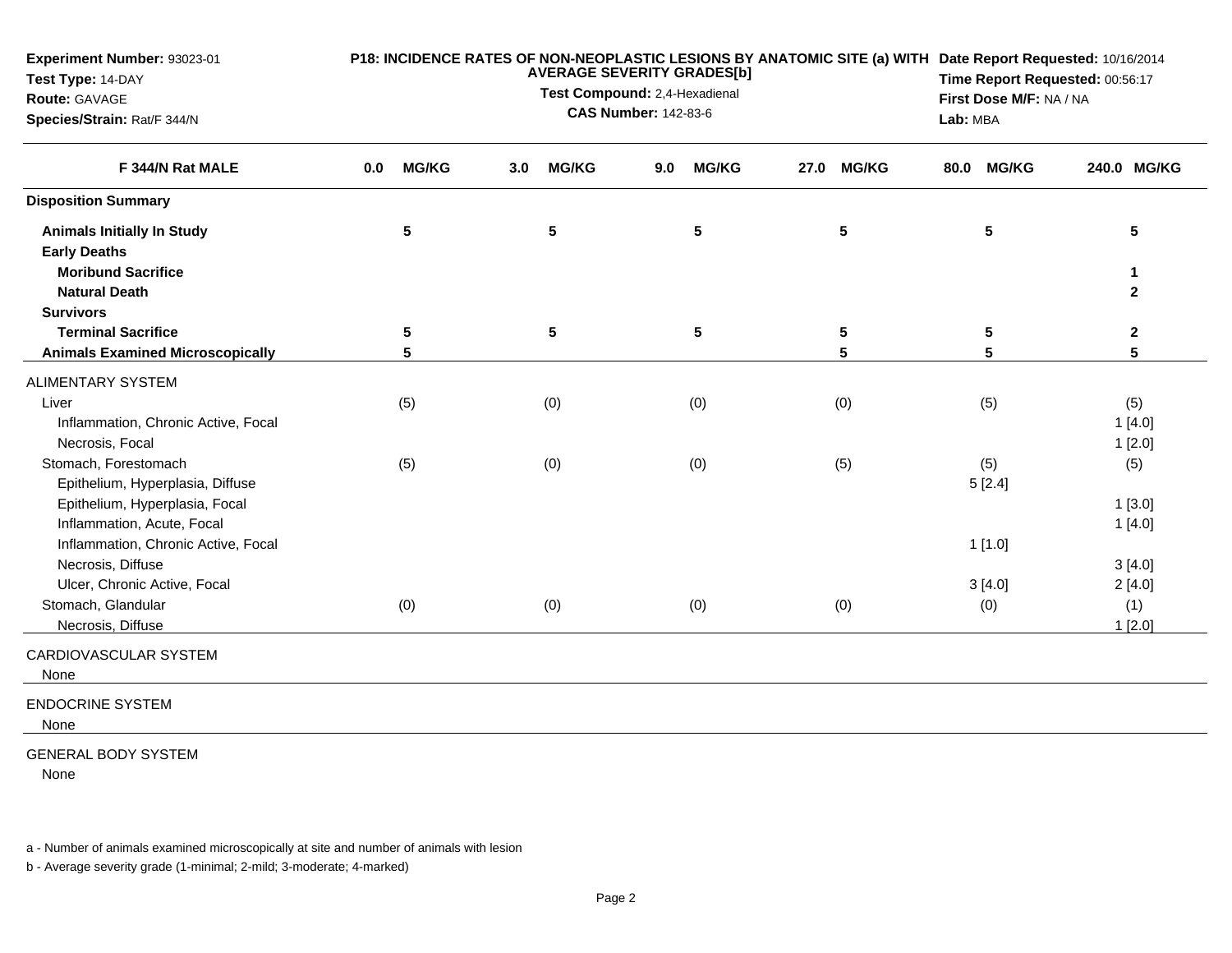| Experiment Number: 93023-01<br>Test Type: 14-DAY<br>Route: GAVAGE<br>Species/Strain: Rat/F 344/N                      | P18: INCIDENCE RATES OF NON-NEOPLASTIC LESIONS BY ANATOMIC SITE (a) WITH<br><b>AVERAGE SEVERITY GRADES[b]</b><br>Test Compound: 2,4-Hexadienal<br><b>CAS Number: 142-83-6</b> |               |     |              |     |              |      |              |      | Date Report Requested: 10/16/2014<br>Time Report Requested: 00:56:17<br>First Dose M/F: NA / NA<br>Lab: MBA |                         |  |
|-----------------------------------------------------------------------------------------------------------------------|-------------------------------------------------------------------------------------------------------------------------------------------------------------------------------|---------------|-----|--------------|-----|--------------|------|--------------|------|-------------------------------------------------------------------------------------------------------------|-------------------------|--|
| F 344/N Rat MALE                                                                                                      | 0.0                                                                                                                                                                           | <b>MG/KG</b>  | 3.0 | <b>MG/KG</b> | 9.0 | <b>MG/KG</b> | 27.0 | <b>MG/KG</b> | 80.0 | <b>MG/KG</b>                                                                                                | 240.0 MG/KG             |  |
| <b>GENITAL SYSTEM</b><br>None                                                                                         |                                                                                                                                                                               |               |     |              |     |              |      |              |      |                                                                                                             |                         |  |
| <b>HEMATOPOIETIC SYSTEM</b><br>Spleen<br>Inflammation, Chronic Active, Diffuse<br>Inflammation, Chronic Active, Focal |                                                                                                                                                                               | (0)           |     | (0)          |     | (0)          |      | (0)          |      | (0)                                                                                                         | (2)<br>1[4.0]<br>1[2.0] |  |
| <b>INTEGUMENTARY SYSTEM</b><br>None                                                                                   |                                                                                                                                                                               |               |     |              |     |              |      |              |      |                                                                                                             |                         |  |
| MUSCULOSKELETAL SYSTEM<br>None                                                                                        |                                                                                                                                                                               |               |     |              |     |              |      |              |      |                                                                                                             |                         |  |
| NERVOUS SYSTEM<br>None                                                                                                |                                                                                                                                                                               |               |     |              |     |              |      |              |      |                                                                                                             |                         |  |
| <b>RESPIRATORY SYSTEM</b><br>None                                                                                     |                                                                                                                                                                               |               |     |              |     |              |      |              |      |                                                                                                             |                         |  |
| SPECIAL SENSES SYSTEM<br>None                                                                                         |                                                                                                                                                                               |               |     |              |     |              |      |              |      |                                                                                                             |                         |  |
| <b>URINARY SYSTEM</b><br>Kidney<br>Renal Tubule, Degeneration, Focal                                                  |                                                                                                                                                                               | (5)<br>1[1.0] |     | (0)          |     | (0)          |      | (0)          |      | (5)                                                                                                         | (4)                     |  |

\*\*\*END OF MALE DATA\*\*\*

a - Number of animals examined microscopically at site and number of animals with lesion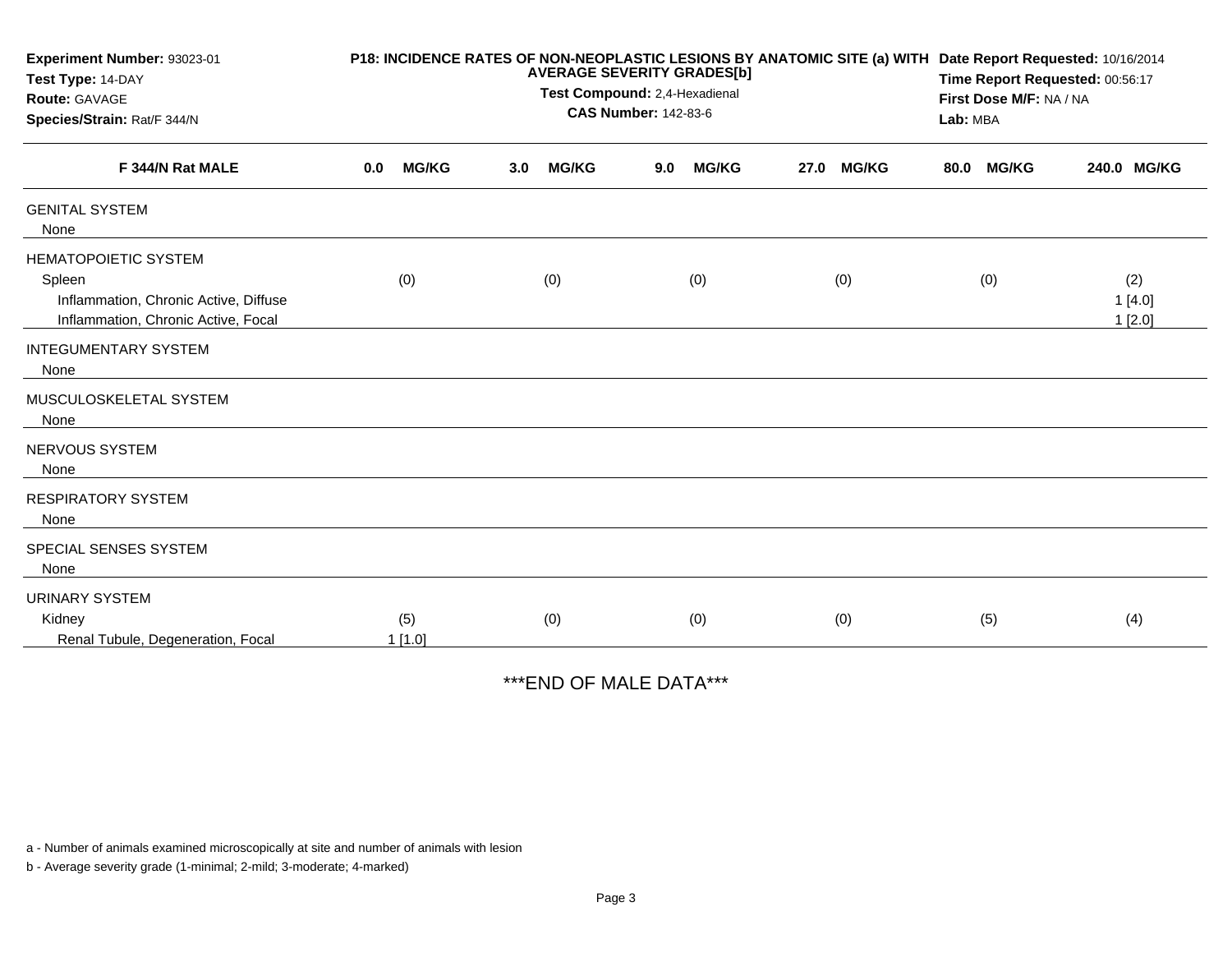| Experiment Number: 93023-01<br>Test Type: 14-DAY<br>Route: GAVAGE<br>Species/Strain: Rat/F 344/N |     | P18: INCIDENCE RATES OF NON-NEOPLASTIC LESIONS BY ANATOMIC SITE (a) WITH Date Report Requested: 10/16/2014<br><b>AVERAGE SEVERITY GRADES[b]</b><br>Test Compound: 2,4-Hexadienal<br><b>CAS Number: 142-83-6</b> |     |              |     |                 |  |                 |      |              | Time Report Requested: 00:56:17<br>First Dose M/F: NA / NA<br>Lab: MBA |  |  |
|--------------------------------------------------------------------------------------------------|-----|-----------------------------------------------------------------------------------------------------------------------------------------------------------------------------------------------------------------|-----|--------------|-----|-----------------|--|-----------------|------|--------------|------------------------------------------------------------------------|--|--|
| F 344/N Rat FEMALE                                                                               | 0.0 | <b>MG/KG</b>                                                                                                                                                                                                    | 3.0 | <b>MG/KG</b> | 9.0 | <b>MG/KG</b>    |  | 27.0 MG/KG      | 80.0 | <b>MG/KG</b> | 240.0 MG/KG                                                            |  |  |
| <b>Disposition Summary</b>                                                                       |     |                                                                                                                                                                                                                 |     |              |     |                 |  |                 |      |              |                                                                        |  |  |
| <b>Animals Initially In Study</b><br><b>Early Deaths</b>                                         |     | 5                                                                                                                                                                                                               |     | 5            |     | $5\phantom{.0}$ |  | 5               |      | 5            | 5                                                                      |  |  |
| <b>Natural Death</b><br><b>Survivors</b>                                                         |     |                                                                                                                                                                                                                 |     |              |     |                 |  |                 |      |              | 3                                                                      |  |  |
| <b>Terminal Sacrifice</b>                                                                        |     | 5                                                                                                                                                                                                               |     | $\sqrt{5}$   |     | $5\phantom{.0}$ |  | $5\phantom{.0}$ |      | 5            | $\mathbf{2}$                                                           |  |  |
| <b>Animals Examined Microscopically</b>                                                          |     | 5                                                                                                                                                                                                               |     |              |     |                 |  | 5               |      | 5            | 5                                                                      |  |  |
| <b>ALIMENTARY SYSTEM</b>                                                                         |     |                                                                                                                                                                                                                 |     |              |     |                 |  |                 |      |              |                                                                        |  |  |
| Liver                                                                                            |     | (5)                                                                                                                                                                                                             |     | (0)          |     | (0)             |  | (0)             |      | (5)          | (5)                                                                    |  |  |
| Hepatodiaphragmatic Nodule                                                                       |     | 1                                                                                                                                                                                                               |     |              |     |                 |  |                 |      |              |                                                                        |  |  |
| Inflammation, Chronic Active                                                                     |     |                                                                                                                                                                                                                 |     |              |     |                 |  |                 |      |              | 1[3.0]                                                                 |  |  |
| Serosa, Inflammation, Chronic Active, Focal                                                      |     |                                                                                                                                                                                                                 |     |              |     |                 |  |                 |      |              | 1[2.0]                                                                 |  |  |
| Stomach, Forestomach                                                                             |     | (5)                                                                                                                                                                                                             |     | (0)          |     | (0)             |  | (5)             |      | (5)          | (5)                                                                    |  |  |
| Epithelium, Hyperplasia, Diffuse                                                                 |     |                                                                                                                                                                                                                 |     |              |     |                 |  |                 |      | 3[2.0]       |                                                                        |  |  |
| Epithelium, Hyperplasia, Focal                                                                   |     |                                                                                                                                                                                                                 |     |              |     |                 |  |                 |      |              | 1[3.0]                                                                 |  |  |
| Inflammation, Acute, Focal                                                                       |     |                                                                                                                                                                                                                 |     |              |     |                 |  |                 |      |              | 1[4.0]                                                                 |  |  |
| Inflammation, Chronic Active, Diffuse                                                            |     |                                                                                                                                                                                                                 |     |              |     |                 |  |                 |      | 1[2.0]       |                                                                        |  |  |
| Necrosis, Diffuse                                                                                |     |                                                                                                                                                                                                                 |     |              |     |                 |  |                 |      |              | 3[4.0]                                                                 |  |  |
| Ulcer, Chronic Active, Focal                                                                     |     |                                                                                                                                                                                                                 |     |              |     |                 |  |                 |      | $1$ [3.0]    | 2[4.0]                                                                 |  |  |
| CARDIOVASCULAR SYSTEM<br>None                                                                    |     |                                                                                                                                                                                                                 |     |              |     |                 |  |                 |      |              |                                                                        |  |  |
| <b>ENDOCRINE SYSTEM</b><br>None                                                                  |     |                                                                                                                                                                                                                 |     |              |     |                 |  |                 |      |              |                                                                        |  |  |
| <b>GENERAL BODY SYSTEM</b>                                                                       |     |                                                                                                                                                                                                                 |     |              |     |                 |  |                 |      |              |                                                                        |  |  |
| Peritoneum                                                                                       |     | (0)                                                                                                                                                                                                             |     | (0)          |     | (0)             |  | (0)             |      | (0)          | (1)                                                                    |  |  |
| Inflammation, Chronic Active                                                                     |     |                                                                                                                                                                                                                 |     |              |     |                 |  |                 |      |              | 1[3.0]                                                                 |  |  |

a - Number of animals examined microscopically at site and number of animals with lesion